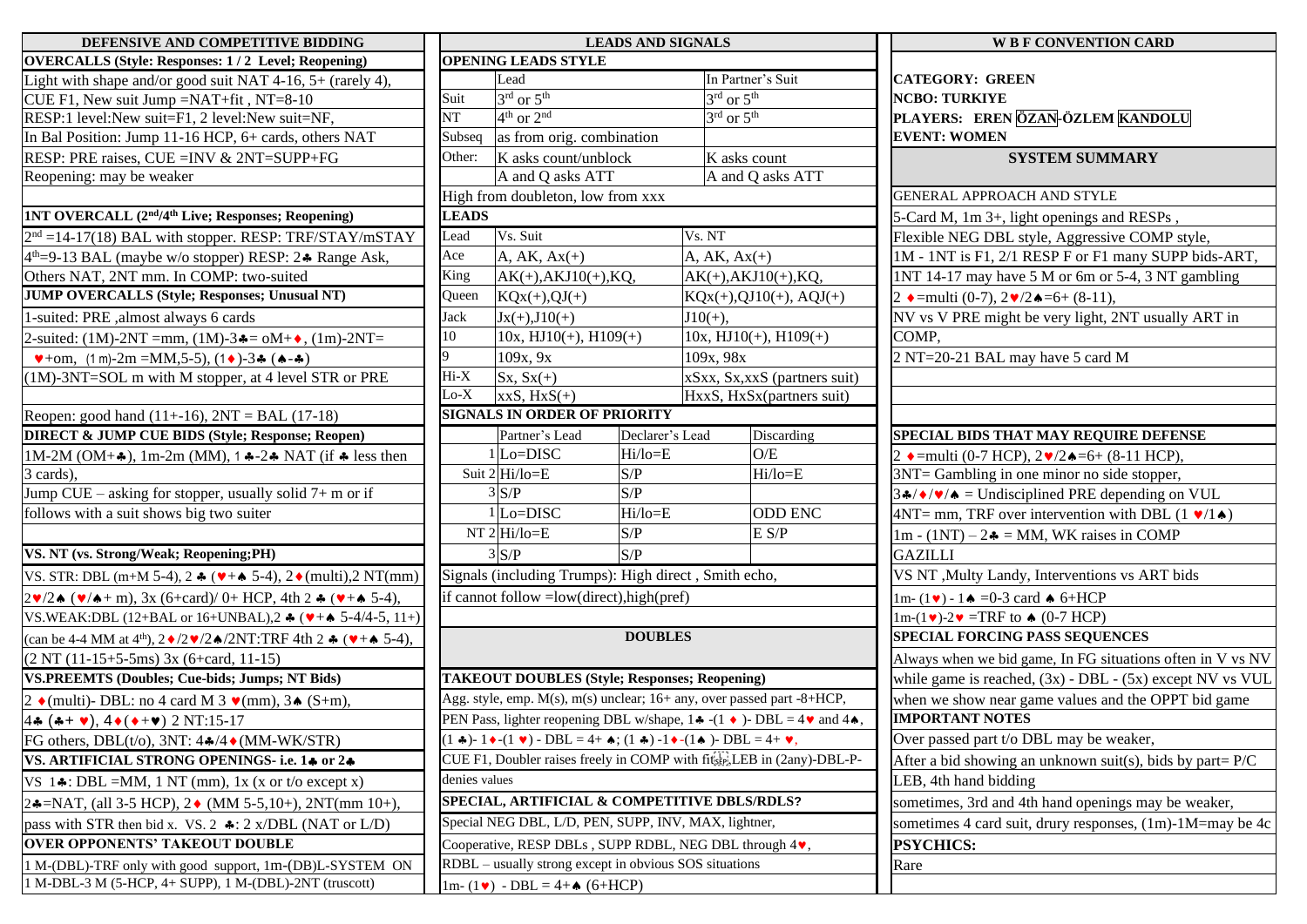|               |                          | CARD NO.        | THRU              |                                                                   |                                                                                                                             |                                                                                                                                                                                     |                                                |
|---------------|--------------------------|-----------------|-------------------|-------------------------------------------------------------------|-----------------------------------------------------------------------------------------------------------------------------|-------------------------------------------------------------------------------------------------------------------------------------------------------------------------------------|------------------------------------------------|
| OPENING       |                          | MIN.            | NEG.DBL           | <b>DESCRIPTION</b>                                                | <b>RESPONSES</b>                                                                                                            | <b>SUBSEQUENT ACTION</b>                                                                                                                                                            | <b>PASSED</b><br><b>HAND</b><br><b>BIDDING</b> |
| $\frac{1}{2}$ |                          | $\mathfrak{Z}$  | $4 \bullet$       |                                                                   | $1 \cdot 1 \cdot 1 \cdot 1 = -6 + HCP$ NAT                                                                                  | 14-14-1M= UNBAL 4c M, 14-14-1NT= BAL, may be 4c M, 14-1x-2 NT=18-                                                                                                                   |                                                |
|               |                          |                 |                   |                                                                   | 1NT=6-10, $2\clubsuit$ = INVERTED FG (no 4c M)                                                                              | 19 BAL,, cont.w TRF, SPLs, mini SPL, reverse, 2 way CB, jump shifts 18+                                                                                                             | same                                           |
|               |                          |                 |                   |                                                                   | $2 \triangleq$ INV SUPP (no 4c M), 3♣=4-7                                                                                   | $3^{rd}$ suit F, $4^{th}$ suit F, $1 \div -1 x - 2 \div -2 N T$ : FG, $1 \div -2 N T - 3 a n y = SPL$                                                                               |                                                |
|               |                          |                 |                   |                                                                   | $2 \cdot 2 \cdot 2 =$ PRE 6 card, 2 NT=11-12 HCP, BAL                                                                       |                                                                                                                                                                                     |                                                |
|               |                          |                 |                   |                                                                   | $3\blacklozenge/\blacktriangledown/\blacktriangle = PRE 6+, 4\blacklozenge/\blacktriangledown/\blacktriangle = NAT$         |                                                                                                                                                                                     |                                                |
|               |                          |                 |                   |                                                                   | 3 NT= 13-15 BAL                                                                                                             |                                                                                                                                                                                     |                                                |
|               |                          |                 |                   |                                                                   | After DBL, $2\clubsuit$ = INVERTED FG (no 4c M),                                                                            |                                                                                                                                                                                     |                                                |
|               |                          |                 |                   |                                                                   | $2 \triangle = \text{INV}$ (UNBAL), $3 \triangle = \text{INV}$ (BAL)                                                        |                                                                                                                                                                                     |                                                |
| $1 \bullet$   |                          | 3               | $4 \bullet$       |                                                                   | $1\blacktriangleright$ /1 $\blacktriangle$ /1NT/2 $\blacktriangle$ = NAT (in 2 $\blacktriangle$ there may be 4              | 1 • 1x-2 NT=18-19, Bal, cont.w TRF, SPLs, mini SPL, reverse, 2 way CB,                                                                                                              |                                                |
|               |                          |                 |                   |                                                                   | card M), $2 \triangleleft$ = INVERTED FG (no 4c M)                                                                          | jump shifts $18+$ , $3^{\text{rd}}$ suit F, $4^{\text{th}}$ suit F,                                                                                                                 | same                                           |
|               |                          |                 |                   |                                                                   | $2 \cdot 2 \cdot 2 = 0.5$ 6 card, 2 NT=NAT.3 $\cdot$ /3 $\cdot =$ PRE 6+                                                    | $1 \cdot -1x-2 \cdot -2NT$ : FG, $1 \cdot -2NT-3any = SPL$                                                                                                                          |                                                |
| $1 \bullet$   |                          | $5\overline{)}$ | $4 \bullet$       |                                                                   | $1NT=6-11$ NF, $2 NT=Jacoby$ , $3 NT= SPI$                                                                                  | (3 <sup>rd</sup> suit F1, 4 <sup>th</sup> suit F, 2 way CB, relays, SPLs, reverse), GAZILLI, 1M-1NT-2.<br>a)MIN, b)5-5 18, c)single suited $18+, d$ )5-4 FG, e)BAL17+//2NTa)6-4(15+ | Drury,<br>2NT=UNBAL,<br><b>SUPP</b>            |
|               |                          |                 |                   |                                                                   | $2\clubsuit$ = FG any, $2\blacklozenge$ = 11+, $2\blacktriangledown$ = 8-10 fit,                                            | $1 \cdot 2NT - 3 = MIN$ , $3 \cdot 15 + BAL$ , $3 \cdot 7 \cdot NT$ : $4/\sqrt{8}$ S/S, $44/\sqrt{15} - 5.515 + 1.5$                                                                |                                                |
|               |                          |                 |                   |                                                                   | 2 $\triangle = m$ 's 8-11, 3 $\angle \diamond$ 6 card, 8-11,                                                                | $1 \cdot -2NT - 3 \cdot -3 \cdot = ASK S/S$                                                                                                                                         |                                                |
| $1 \bullet$   |                          | 5               | 4 <sub>9</sub>    |                                                                   | $1 NT=6-11 NF$ , $2 NT=Jacoby$ , $3 NT= SPI$                                                                                | (3 <sup>rd</sup> suit F1, 4 <sup>th</sup> suit F, 2 way CB, relays, SPLs, reverse), GAZILLI                                                                                         |                                                |
|               |                          |                 |                   |                                                                   | 24= FG any, $2\bullet/2\bullet=11+, 2\bullet=8-10$ fit                                                                      | 1 ^-2NT-3 *=MIN, $3 \cdot = 15 + \text{BAL}$ , $3 \cdot / \text{A/NT} = S/S$ in $\frac{1}{2} \cdot / \text{A/N} = 5.515 +$                                                          | Same as above                                  |
|               |                          |                 |                   |                                                                   | $3 \div 6$ card, 8-11,                                                                                                      | 1 $\triangle$ -2NT-3 $\triangle$ =MIN, 3 $\triangle$ = ASK S/S                                                                                                                      |                                                |
| <b>INT</b>    |                          |                 | $3 \triangleleft$ | 14-17 BAL 6 card m or 5                                           | WK/INV, $4 \cdot / \cdot = TRF$ , $4 \cdot = mm$ S/O                                                                        | NF STAY, $2\cdot/\sqrt{\triangleleft}$ NT=TRF, $3\cdot/3\cdot=5.5$ mm 1NT-2 $\cdot$ -2 $\cdot$ =3- $\cdot$ , 2NT=4 cards $\cdot$ MAX, $3\cdot=4$ cards $\cdot$ , MIN,               |                                                |
|               |                          |                 |                   | card M ok                                                         | $3$ M=S/S 5-4 mm, $4NT=QUANT$                                                                                               | 1NT-2.4-2. • Pass=S/O, 2. • = 5H4S INV, 2. • = 5S4H INV, 2NT=INV, 3. • / • = FG, NAT                                                                                                |                                                |
|               |                          |                 |                   |                                                                   | $4\clubsuit = MM$ , WK                                                                                                      | $3\blacktriangleright$ =5S4H FG, $3\blacktriangle$ =5H4S FG,                                                                                                                        |                                                |
| $2 - 2$       |                          | $\overline{0}$  |                   | $\frac{1}{3}$ $\uparrow$ 19+ HCP with 6+ ANY suit or<br>$22+$ any | $2 \cdot =$ relay, $2 \cdot = 2$ nd NEG,<br>$2\spadesuit/3 \spadesuit/3 \spadesuit$ =NAT 8+HCP, 2NT=5+ $\blacktriangledown$ |                                                                                                                                                                                     |                                                |
| $2 \bullet$   | $\checkmark$             | $\Omega$        |                   | Any $M$ (0-7 HCP)                                                 | $2\blacktriangleright = P/C$ , $2\blacktriangle = P/C$ (INV in H), $2NT = ASK$<br>range                                     |                                                                                                                                                                                     |                                                |
| $2 \bullet$   |                          | 6               | $3 \bullet$       | $6 + 9$ (8-11 HCP)                                                | $2NT = ASK$ range                                                                                                           |                                                                                                                                                                                     |                                                |
| $2^*$         | $\vert \checkmark \vert$ | 6               |                   | $6 + 4$ (8-11 HCP)                                                |                                                                                                                             |                                                                                                                                                                                     |                                                |
| 2NT           |                          |                 |                   | 20-21 BAL 6 m 5M ok                                               | PUP STAY, 3D/H/4D/H=TRF, 3A=PUP to                                                                                          |                                                                                                                                                                                     |                                                |
|               |                          |                 |                   |                                                                   | $3NT$ (m or mm), $4\clubsuit = MM, WK, 4S = mm WK$<br>4NT=QUANT                                                             | 2NT-3C-3D=4card M(s) sure, 3M by responder promise oM, If TRF completed means<br>support by opener                                                                                  |                                                |
| 3x            | $\checkmark$             | 6               |                   | 5-9 (10) HCP                                                      |                                                                                                                             | <b>HIGH LEVEL BIDDING</b>                                                                                                                                                           |                                                |
| 3NT           |                          |                 |                   | Sol m                                                             |                                                                                                                             | $4NT = RKCB RESP = 14-03-2-2+Q,5NT2+void, 6x=1+x$ void $5NT = RKCB$ in COMP, $RESP = 1403$ ,                                                                                        |                                                |
| 4x            |                          | -6              |                   | To play                                                           |                                                                                                                             | After aces 1 <sup>st</sup> step trump Q ask, after aces 5 NT=K ask, after aces 6x Q ask, EKCB                                                                                       |                                                |
| 4NT           |                          | 10              |                   | $5-5$ mm                                                          |                                                                                                                             | Cuebids, SPL,                                                                                                                                                                       |                                                |
| 5x            |                          |                 |                   | To play                                                           |                                                                                                                             |                                                                                                                                                                                     |                                                |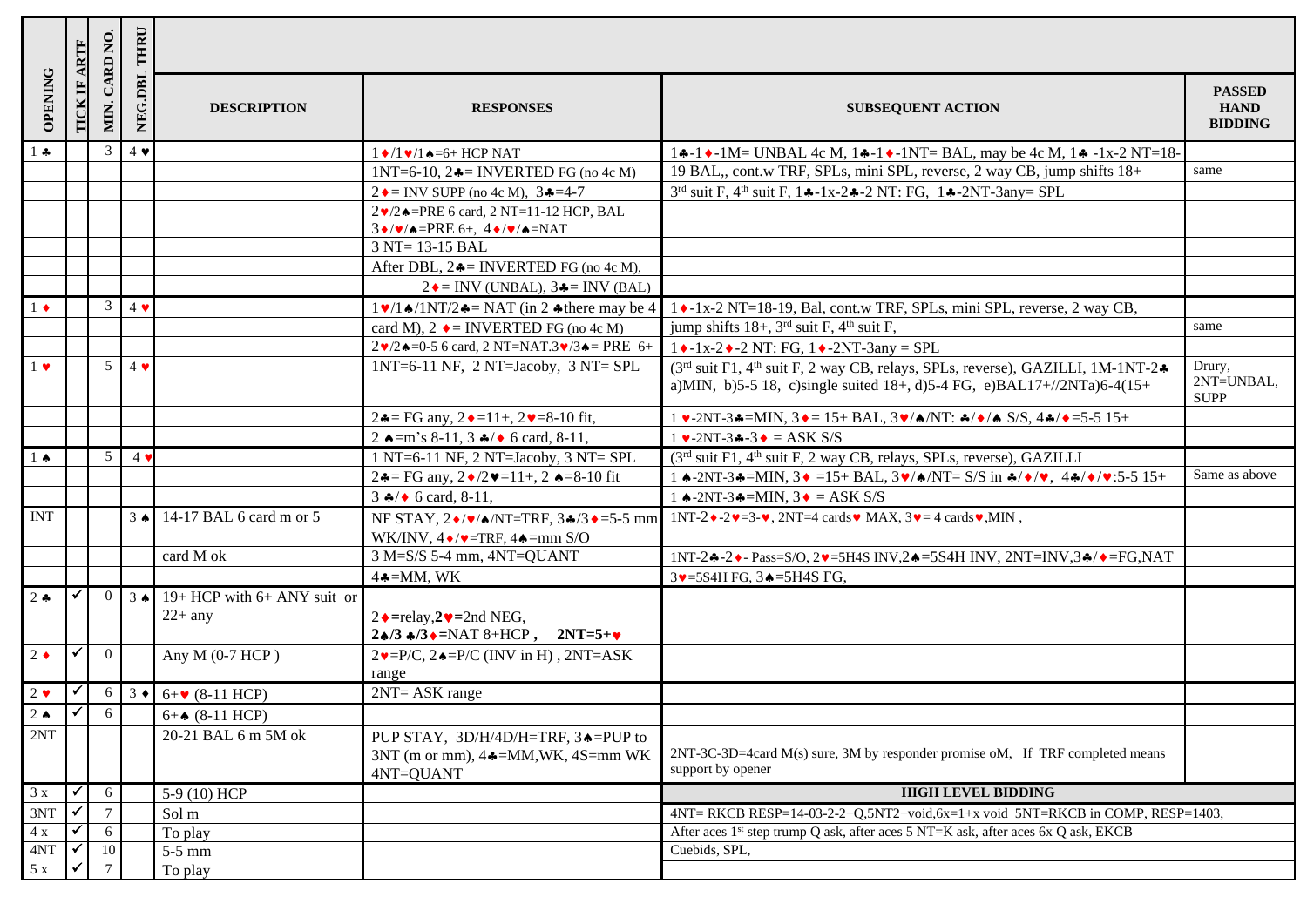### **SYSTEM NOTES TURKISH WOMEN EREN ÖZAN- ÖZLEM KANDOLU**

- 1 $\bullet$  1 $\bullet$  3+ Card  $\bullet$  5+ hcp 1 $\bullet$  4+ Card  $\bullet$  4/5+ hcp 1 $\triangle$  4+ Card  $\triangle$  4/5+ hcp 1NT 8-10 hcp balanced hand 2 $\bullet$  Inverted minor GF 4+ Card  $\bullet$ 2 $\bullet$  Mix raises 9-11 hcp 5+ Card  $\bullet$  invitation 2♥ 6+♥ PRE 2♠ 6+♠ PRE 2NT 11-12 HCP,BAL, INV 3♣ unbalanced ♣'s PRE  $3\cdot/\sqrt{4}$  WK 6+ card  $\cdot/\sqrt{4}$ 3NT 13-15 hcp balanced hand  $4\bullet \bullet$ 's  $4\blacktriangledown$   $\blacktriangledown$ 's NAT to play 4♠ ♠'s NAT to play  $1\bullet$   $1\bullet$   $4 +$  Card  $\bullet$  4/5+ HCP 1♠ 4+ Card ♠ 4/5+ HCP 1NT 6-10 hcp 2 $\clubsuit$  5+ Card  $\clubsuit$  GF 2 $\bullet$  Inverted minor GF 4+ Card  $\bullet$  $2\bullet 6+\bullet$  PRE 2♠ 6+ ♠ PRE 2NT 11-12 HCP BAL, INV 3♣ Mix raises 9-11 HCP 5+ Card ♦ , INV 3♦ UNBAL ♦'s, PRE  $3\blacktriangledown/\blacktriangle$  WK 6+ card  $\blacktriangledown/\blacktriangle$  hand 3NT 13-15 HCP, BAL 4♣ ♣'s NAT to play  $4\bullet\bullet\bullet\bullet$ 's NAT to play 4♠ ♠'s NAT to play 1♣ 1♦ 1 $\bullet$  4+ $\bullet$ , 4 $\bullet$  12+ HCP or 4441, 1**♠**  $4+$ **♣**,  $4$ **♠**  $12+$  HCP 1NT could be 4 cards M 2♣ 6+♣ 10+ HCP 2♦ 5♣/4♦ 10+ HCP 2♥/♠ reverse NAT, STR 2NT 18-19 HCP, BAL, could be 4 card M  $3\clubsuit$  INV,  $6+$  card  $\clubsuit$ 3♦ UNBAL, F  $3NT \quad 6+ \text{ card}$   $\clubsuit$ ,  $S/S \rightarrow$ 1♣ 1♥ 1 $\triangle$  4 card  $\triangle$ , may be BAL
- 1NT no 4 card ♠ 12-14 HCP
- 2♣ 5+♣ 10+ HCP
- 2♦ Reverse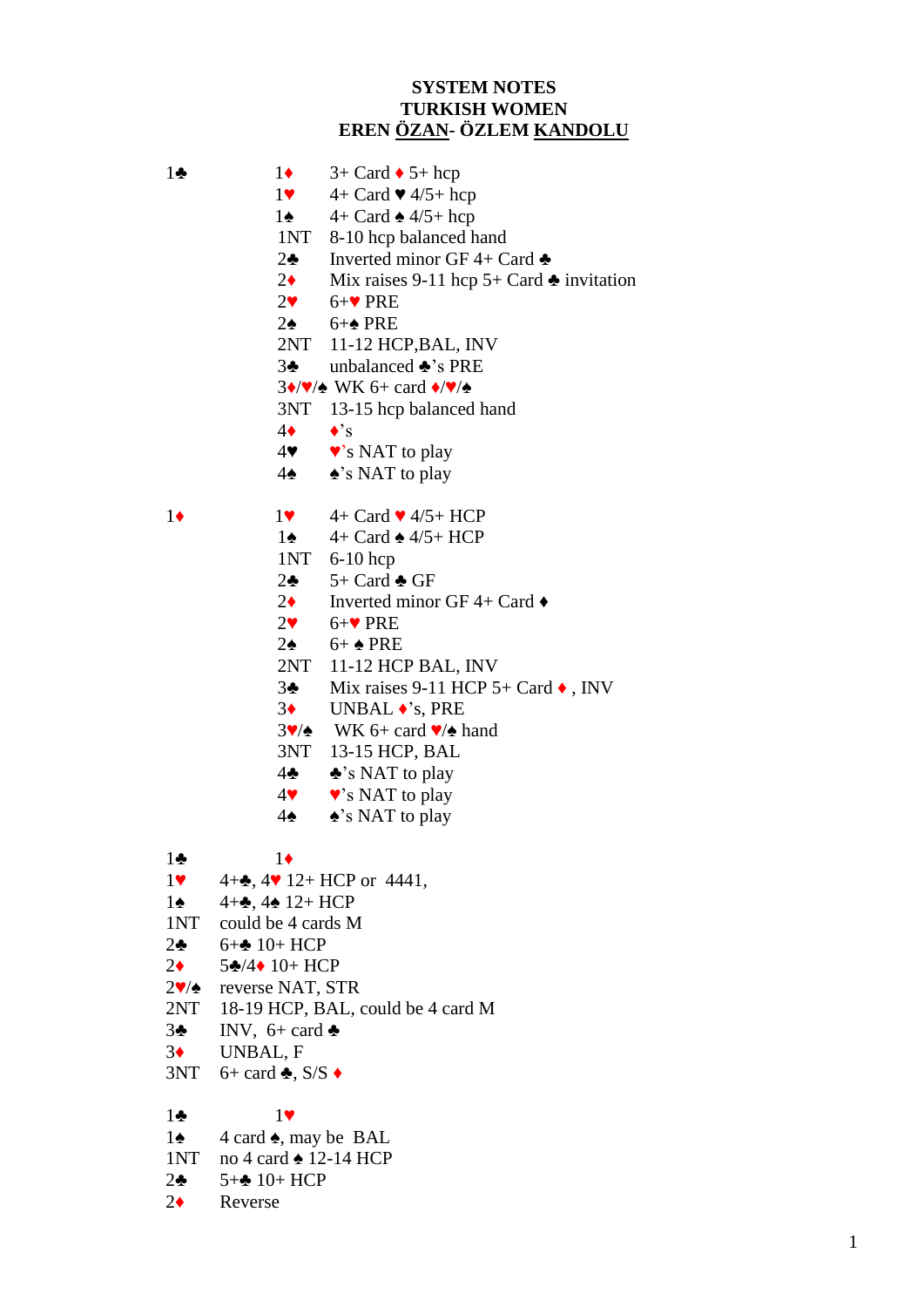$2^{\bullet}$  $\blacktriangleright$  4 card  $\blacktriangleright$  10-14, may be BAL  $2\spadesuit$ ♠ Reverse  $2NT$ -19 HCP, BAL, could have 4 card M  $3<sub>2</sub>$  $\clubsuit$  6+ $\clubsuit$  14-16 HCP, INV  $3<sup>4</sup>$ mini SPL  $3<sup>4</sup>$ ♥ semi -BAL or UNBAL, 4 card ♥, INV  $3<sub>•</sub>$ ♠ S/S ♠  $3NT$  $\blacktriangledown$  6+  $\clubsuit$ , 17-19 HCP 4 ♣ 6+ $\triangle$  good suit and 4 card  $\vee$ , S/T  $4\bullet$  $\bullet$  S/S  $\bullet$  $4$  $\blacktriangledown$  $\bullet$  6/4, 15- HCP 1 ♣ 1 ♠  $1NT$ -14 hcp, balance or semi -balance hand 2 ♣  $5 + 10 + hcp$  $2\bullet$ **Reverse**  $2<sup>4</sup>$ **Reverse**  $2\spadesuit$ ♠ 4 card , may be BAL, 10 -14 HCP  $2NT$ -19 HCP, BAL, could have 4 card M  $3<sub>2</sub>$  $\clubsuit$  6+ $\clubsuit$  14-16 HCP, INV  $3<sub>+</sub>$ mini SPL  $3<sup>4</sup>$  $\bullet$  3 card  $\bullet$  singleton  $\bullet$  15-17 hcp  $3\spadesuit$ ♠ semi -BAL or UNBAL, 4 card ♥, INV 3NT  $S/S$   $\spadesuit$ ,  $6 + \clubsuit 18 - 19$  HCP 4 ♣ 6+ $\triangle$  good suit and 4 card  $\triangle$  S/T  $4\bullet$  $\bullet$  S/S  $\bullet$  $4$  $\blacktriangledown$ ♥ S/S ♥  $4\spadesuit$  $\bullet$  6/4, 15- HCP 1 ♦ 1 ♥  $1\spadesuit$ ♠ 4 card ♠, BAL or unbalance 1NT no 4 card ♠ , 12 -14 BAL 2 ♣ 5◆/4+→ semi-BAL or UNBAL, 10-17 HCP 2 ♦  $6 + 10 + hcp$  $2^{\bullet}$  $\blacktriangleright$  4 card  $\blacktriangleright$  or 10-14 HCP  $2\spadesuit$ ♠ Reverse 2NT 18 -19 HCP BAL  $3<sub>2</sub>$  $\clubsuit$  5+ $\spadesuit$ , 4+ $\clubsuit$  17+ HCP  $3<sub>+</sub>$  $\leftrightarrow$  6+ $\leftrightarrow$ , 14-16 HCP, INV  $3<sup>4</sup>$ ▼ semi-BAL or UNBAL 4 card ♥ INV  $3<sub>•</sub>$ ♠ S/S ♠  $3NT$  $\bullet$ , 6+  $\bullet$  17-19 HCP  $4<sub>2</sub>$ ♣ S/S ♣ 4 ♦ 6+ $\bullet$  good suit and 4 card  $\bullet$  S/T  $4$  $\blacktriangledown$  $\bullet$  6/4, 15- HCP 1 ♦ 1 ♠  $1NT$ -14 hcp, balance or semi-balance hand 2 ♣ 5◆, 4+◆ semi-BAL or UNBAL 10-17 HCP  $2\bullet$  $\leftrightarrow$  5+ $\leftrightarrow$  10+ HCP  $2 \bullet$ **Reverse**  $2\spadesuit$ ♠ 4 card ♠. BAL or UNBAL 10 -14 HCP 2NT 18 -19 HCP BAL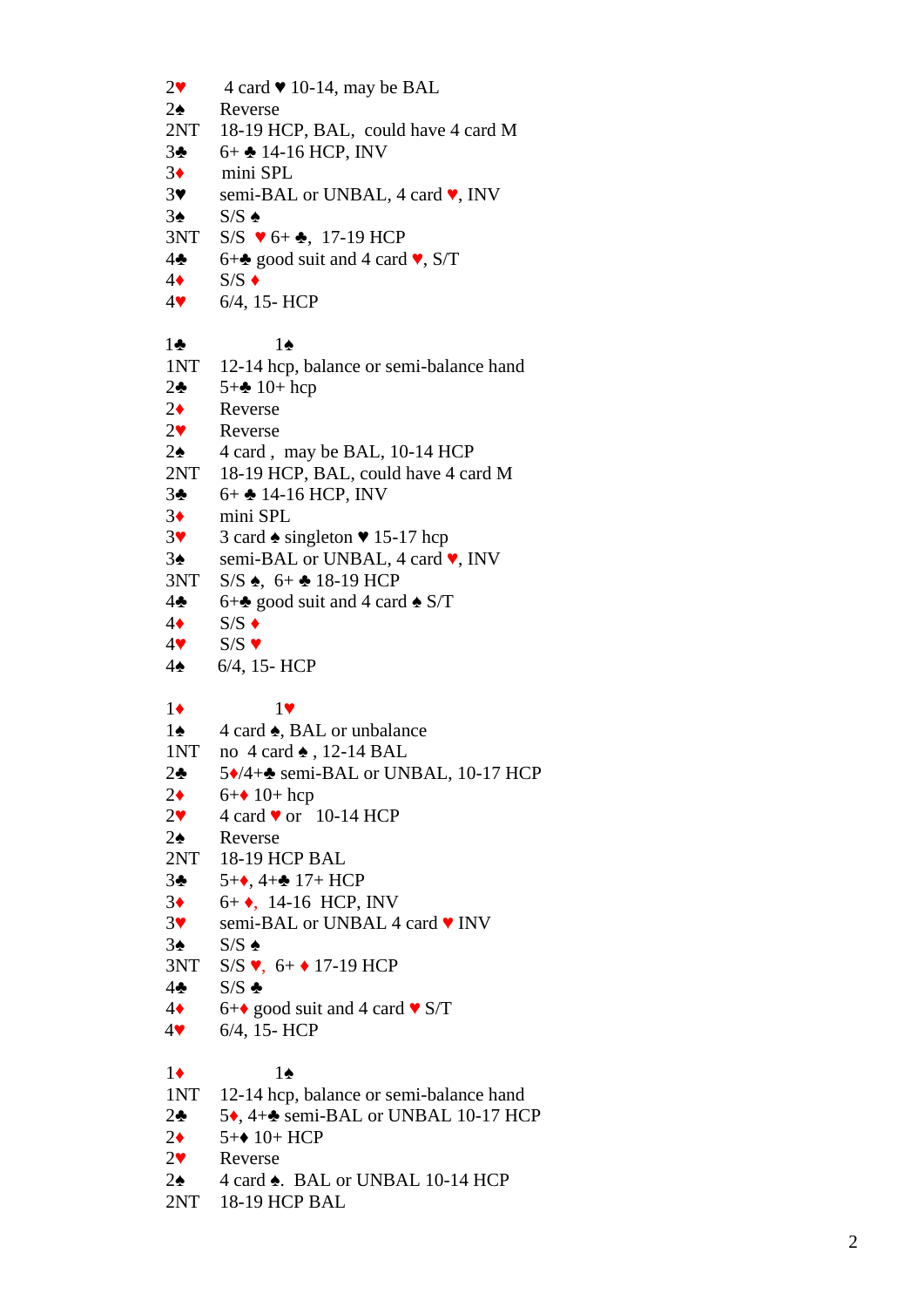$3<sub>2</sub>$  $\clubsuit$  5+ $\spadesuit$ , 4+ $\clubsuit$  17+ HCP  $3<sup>4</sup>$  $\leftrightarrow$  6+  $\leftrightarrow$  14-16 HCP, INV  $3<sup>4</sup>$ mini SPL  $3\spadesuit$ ♠ semi -balance or unbalanced 4 card ♠ INV 3NT  $S/S \triangleq 6+$   $\triangleq$  17-19 HCP 4 ♣ S/S ♣ 4 ♦ 6+ $\bullet$  good suit and 4 card  $\bullet$  S/T 4  $\bullet$  S/S,  $\bullet$  $4\spadesuit$  $\triangle$  6/4, 15- HCP

#### **Two -Way Check back**

| $1\clubsuit$   | $1\bullet$                                                                           |
|----------------|--------------------------------------------------------------------------------------|
| 1NT            | $2\clubsuit \rightarrow$ PUP to 2+                                                   |
|                | $2 \rightarrow \text{FG relay}$                                                      |
|                | $2\blacktriangledown/\blacktriangle \rightarrow 4+\blacktriangledown/4M$ natural inv |
|                | 2NT→ TRF to $3\clubsuit$                                                             |
|                | $3\clubsuit \rightarrow 5\spadesuit/5\clubsuit$ FG                                   |
|                | $3 \rightarrow 6 + \bullet$ trumps good FG                                           |
| $1\bullet$     | $1\bullet$                                                                           |
| 1NT            | $2\clubsuit$                                                                         |
| $2\bullet$     | $2\rightarrow 4+\sqrt{4}\sqrt{N}$ INV                                                |
|                | $2\spadesuit \rightarrow 4+\spadesuit/4\spadesuit$ INV                               |
|                | $2NT \rightarrow BAL$ , INV                                                          |
|                | $3\clubsuit \rightarrow 4+\bullet/4+\bullet$ INV                                     |
|                | $3 \rightarrow 6 + \text{INV}$                                                       |
|                |                                                                                      |
| $1\bullet$     | $1\bullet$                                                                           |
| 1NT            | 2NT                                                                                  |
| 3 <sub>2</sub> | Pas $\rightarrow$ to play                                                            |
|                |                                                                                      |
| $1\clubsuit$   | 1                                                                                    |
| 1NT            | $2\clubsuit \rightarrow$ PUP to 2+                                                   |
|                | $2 \rightarrow \text{FG relay}$                                                      |
|                | $2\blacktriangledown \rightarrow \infty$ to play                                     |
|                | $2NT \rightarrow TRF$ to 3♣                                                          |
|                | $3\clubsuit \rightarrow 5\sqrt{5}$ FG                                                |
|                | $3 \rightarrow 5 \sqrt{5} \cdot FG$                                                  |
|                | $3\rightarrow 6+\sqrt{1}$ trumps good FG                                             |
|                |                                                                                      |
| $1\bullet$     | 1                                                                                    |
| 1NT            | $2\bullet$                                                                           |
| $2\bullet$     | $2\rightarrow$ INV, 5                                                                |
|                | $2\spadesuit \rightarrow \text{INV}, 5\spadesuit/4\spadesuit$                        |
|                | $2NT \rightarrow INV$ , BAL                                                          |
|                | $3\clubsuit \rightarrow$ INV, $4+\sqrt{4+\clubsuit}$                                 |
|                | $3 \rightarrow \text{INV}, 5 \overline{\mathbf{v}} / 4 + \bullet$                    |
|                | $3\rightarrow$ INV, $6+\rightarrow$                                                  |
|                | $3NT \rightarrow 5$ BAL, 12-15 HCP                                                   |
| $1\clubsuit$   | 1                                                                                    |
| 1NT            | $2\bullet$                                                                           |
|                | $2\mathbf{v} \rightarrow 3 \text{ card } \mathbf{v}$ MIN                             |
|                | $2\spadesuit \rightarrow 3$ card $\blacktriangledown$ MAX                            |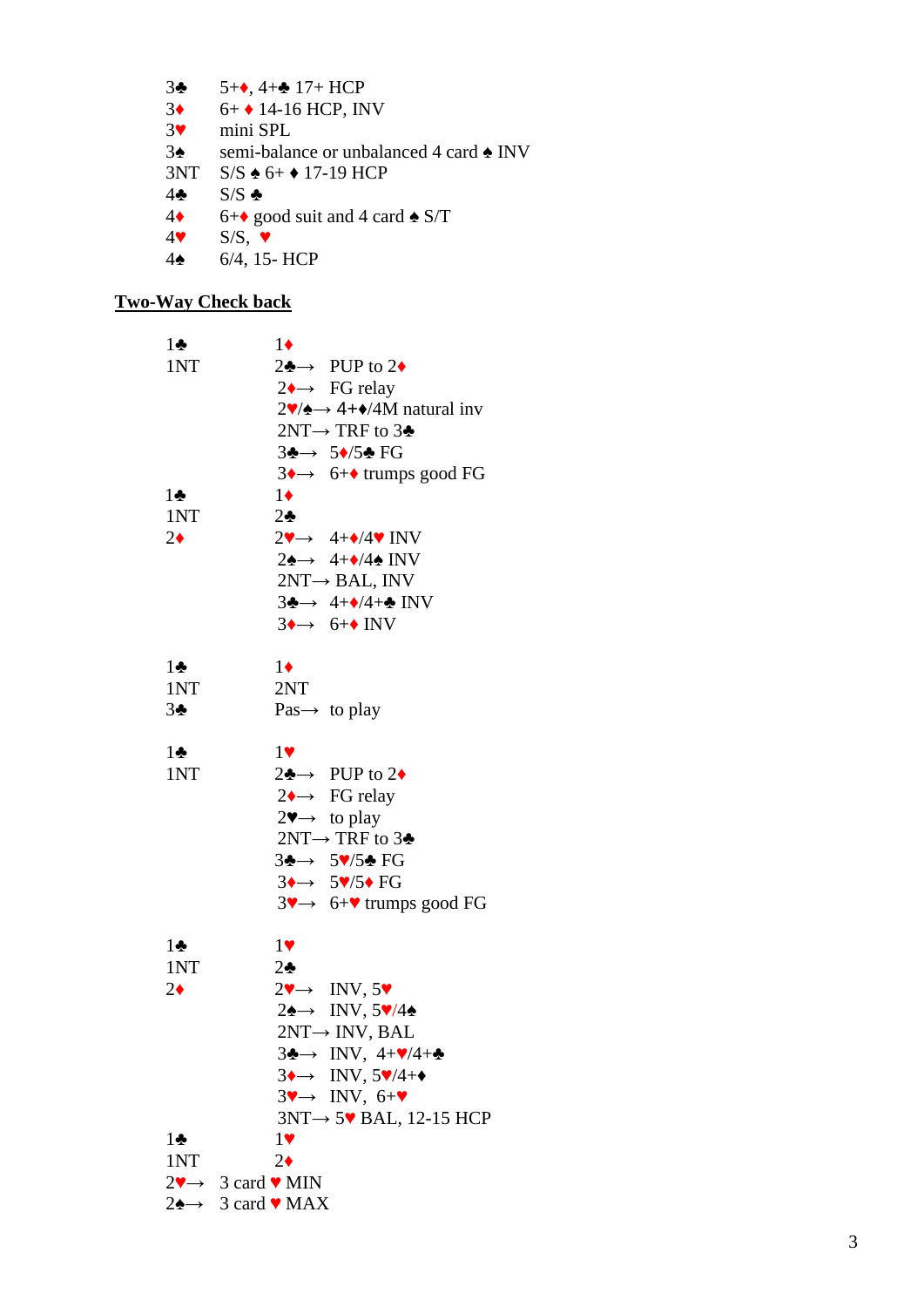2NT→no 4♠ or 3♥ BAL  $3\clubsuit \rightarrow 5/6\clubsuit$  no 3 card  $\blacktriangledown$  $3 \rightarrow 5 \frac{1}{2}$  $1\bullet$   $1\bullet$ <br>1NT  $2NT$  $1NT$ 3♣ Pas

# **Inverted Minor- Mix Raise**

| 1♣                                          | $2\clubsuit$   | FG                                                       |
|---------------------------------------------|----------------|----------------------------------------------------------|
|                                             | $2\bullet$     | INV with $\clubsuit$ SUPP                                |
|                                             | 3 <sub>2</sub> | PRE, UNBAL                                               |
| 1♦                                          | $2\bullet$     | FG                                                       |
|                                             | 3 <sub>2</sub> | INV with $\bullet$ SUPP                                  |
| $1\clubsuit$                                | $2\clubsuit$   |                                                          |
| $2 \rightarrow$ stopper                     |                |                                                          |
| $2 \rightarrow$ stopper                     |                |                                                          |
| $2 \rightarrow$ stopper                     |                |                                                          |
|                                             |                | $2NT \rightarrow$ both major stoppers 12-14 or 18-19 HCP |
| $3 \rightarrow MIN$                         |                |                                                          |
| $3\rightarrow\sqrt{\bullet}\rightarrow$ SPL |                |                                                          |

## **1m - 1M - 2NT ?**

|            |              | $1 \cdot \cdot \cdot - P - 1 \cdot \cdot - P$                                               |
|------------|--------------|---------------------------------------------------------------------------------------------|
|            | $2NT - P$    | $\mathbf{?}$                                                                                |
|            |              | $3\clubsuit$ TRF, 5+ $\spadesuit$ 4 card $\blacktriangledown$                               |
|            |              | $3 \leftarrow \text{TRF}, 5+\text{V}, \text{NF} \text{ or more}$                            |
|            |              | $3\blacktriangledown$ TRF, 4 $\blacktriangledown$ -4 $\blacktriangle$ , opener show support |
|            |              | $3 \triangle = TRF$ to $\triangle$ , S/T                                                    |
| 1♣ -       | $-P-1$       | $-P$                                                                                        |
|            | $2NT - P$ -? |                                                                                             |
|            |              | $3\triangle$ = TRF, 5+ $\triangle$ , 4 card $\triangle$                                     |
|            |              | $3 \rightarrow$ TRF, 5+card $\bullet$ , 4+card $\bullet$                                    |
|            |              | $3\text{V}$ TRF, $5+\text{A}$                                                               |
|            |              | $3\spadesuit$ = to $\clubsuit$ , 5+ $\clubsuit$ , 4+ $\spadesuit$ , S/T                     |
|            |              |                                                                                             |
| $1\bullet$ |              | $-P$ $-1$ $\vee$ $-P$                                                                       |
|            | $2NT - P$ -? |                                                                                             |
|            |              | $3\clubsuit = TRF, 4+\bullet, 4$ card $\blacktriangledown$                                  |
|            |              | $3 \leftarrow$ TRF, 5+card $\blacktriangledown$                                             |
|            |              | $3\blacktriangledown$ TRF, 4 $\blacktriangledown$ -4 $\blacktriangle$ , opener show support |
|            |              | 34 TRF to 4, 5+4 4 card $\triangledown$ S/T                                                 |
|            |              | $1 \bullet \quad P - 1 \bullet \quad P$                                                     |
|            | 2NT- P-      | $\overline{\mathbf{?}}$                                                                     |
|            |              | 34 TRF, $4+\bullet$ , 4 card $\bullet$                                                      |
|            |              | $3 \leftarrow$ TRF, show $5 + \leftarrow 4 + \mathbf{V}$                                    |
|            |              | $3$ v = TRF, $5+\triangle$                                                                  |
|            |              |                                                                                             |

```
3\spadesuit= TRF to \clubsuit 5+\spadesuit S/T
```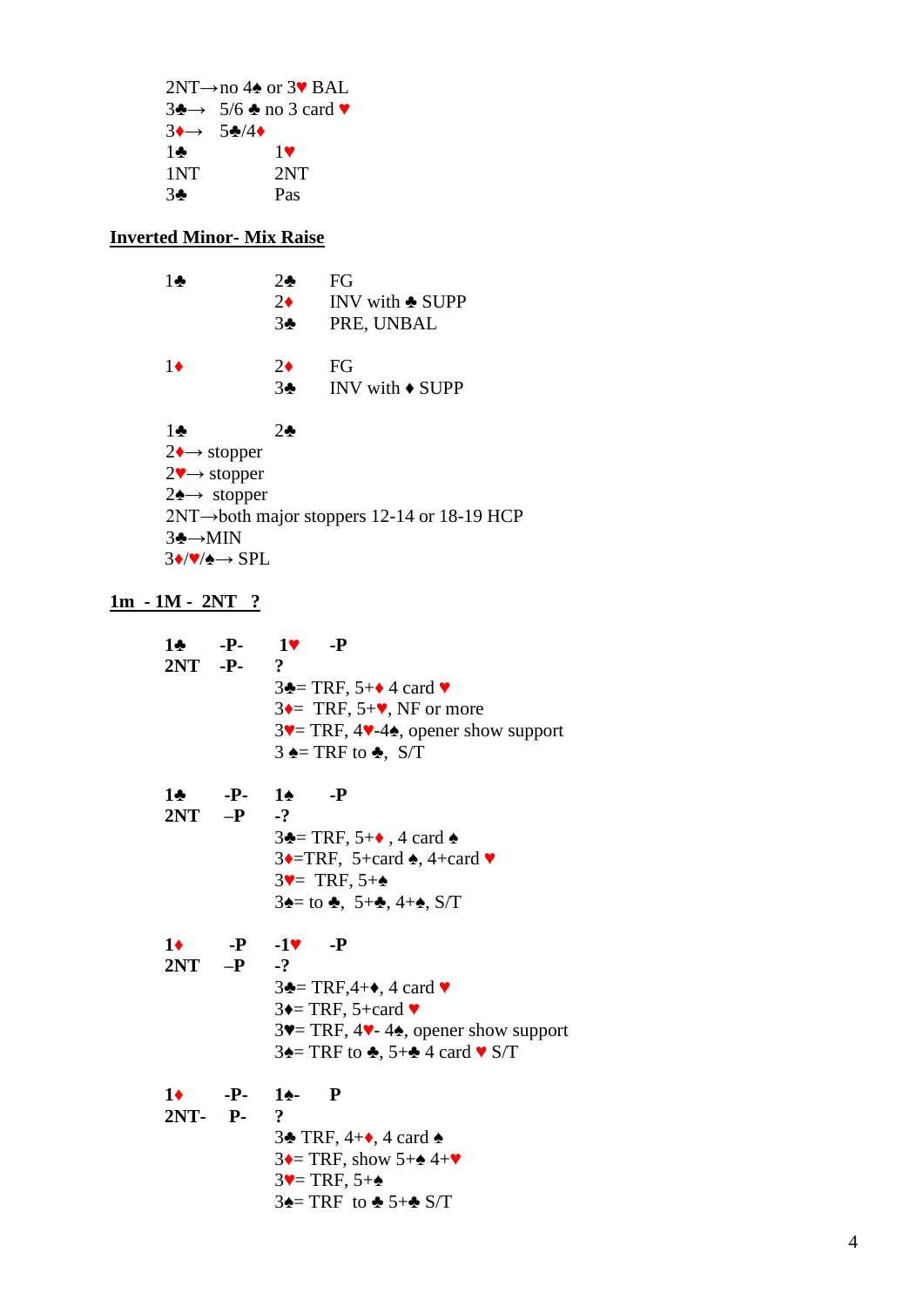#### **GAZILLI**

5–5 Limit 5 –5 Game Forcing 6 -4 Limit 6 -4 Game Forcing single suit , Limit, Game Forcing 5 -4 Limit 5 -4 Game Forcing  $NT(5332)$  Limit or more -14 Any hand

```
1
♥
                      1
♠
1NT
→ 11
-14 HCP, BAL
2♣→ Gazilli
2 \rightarrow 11-14 HCP, 4+\bullet2\rightarrow 6\rightarrow 11-14 HCP
2 \triangle \rightarrow 5 + 4 \triangle, 11-14 HCP
2NT \rightarrow 6-4+m, 15+ HCP
3 \rightarrow 5 - 5, 18+ HCP
3 \rightarrow 5-5, 18+ HCP
3\rightarrow 6+\bullet, 14-16 HCP, INV
3 \rightarrow 5 + 4 \rightarrow 13 - 15 HCP, usually UNBAL
4\clubsuit \rightarrow 6\blacktriangledown 4\spadesuit, suits are good
4 \rightarrow 6 \times 4 \rightarrow 1 \rightarrow, suits are good
4. To play→
4<del>4</del>→To play
```
1 ♥ 2 ♣ 1 ♠ 2<sup>→</sup>7/8+HCP relay  $2 \rightarrow 8$ - HCP  $2/3 \rightarrow$ 2<br />
<sub>→5+</sub><br />
<sub>8</sub>-HCP  $2NT \rightarrow 4$ ,  $0/1$ , 8- HCP 3<del>∗→4•</del>6+• 8- HCP  $3 \rightarrow 4 \cdot 6 + \cdot 8$ - HCP 3V→3V 11-12 HCP, INV  $3\rightarrow 7+\cdot 8$ - HCP

```
1
♥
                  1
♠
2
♣
                  2
♦
2 \rightarrow \rightarrow \rightarrow \text{MIN} 11-14 \text{ HCP}24→34 15+ HCP
2NT \rightarrow 5\blacktriangleright 5m, 15-17 HCP
3♣→5♥4♣ 15+ HCP
3↓→5♥4◆ 15+HCP
3 \rightarrow 6 \rightarrow 3 - 4 16+ HCP
34→5V44 16+ HCP
3NT→5332 2<del>4</del> 15-17 HCP
4♣→5+♥4♠ Void ♣
4↓→5+♥4↑ Void ◆
44→5♥4422 16+ HCP
```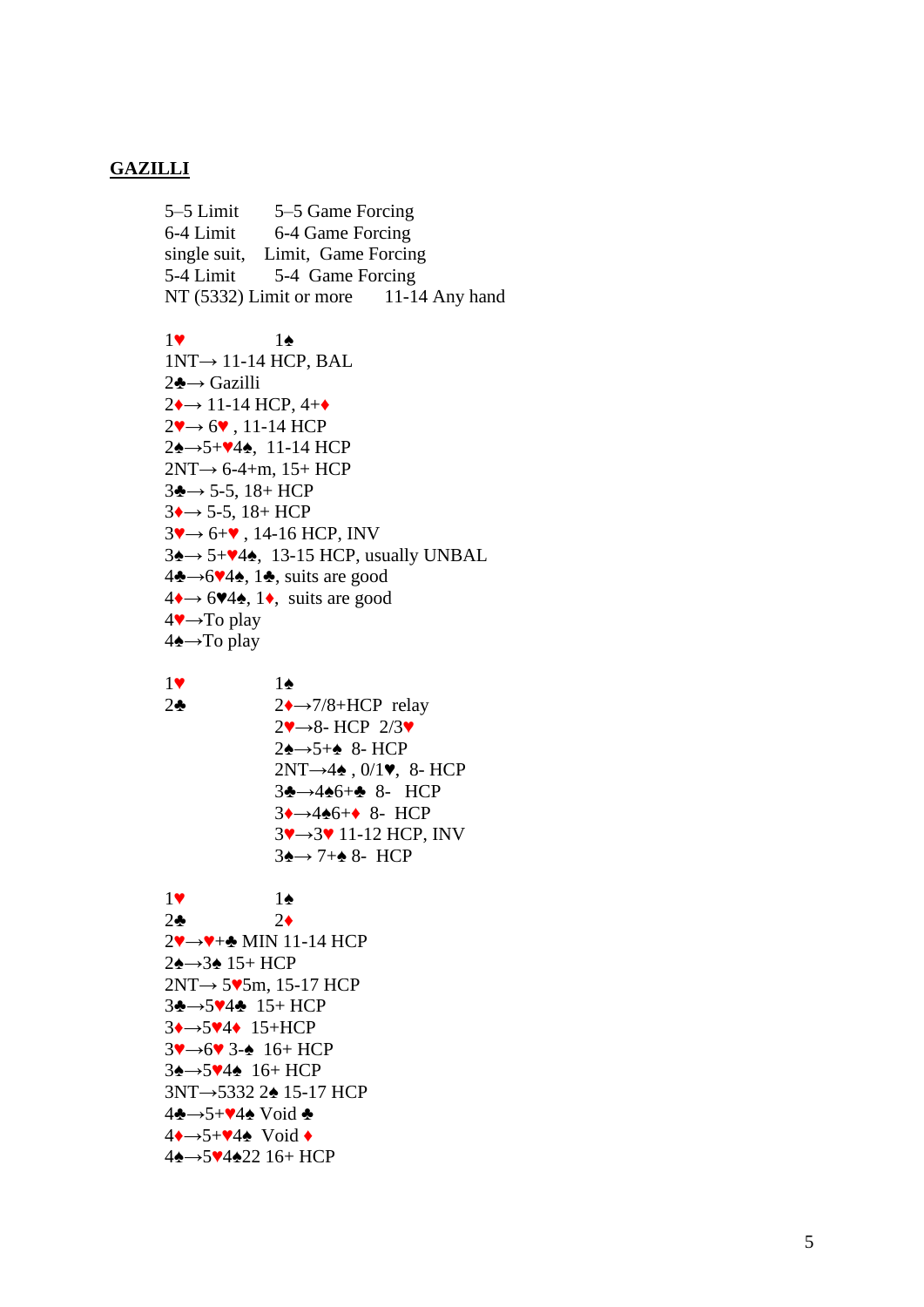1 ♥ 1 ♠ 2 ♣ 2 ♦  $2\spadesuit$ ♠ 2NT →Relay 3**∻**→ 3◆5▼1◆4◆ 15+ HCP  $3 \rightarrow 3 \cdot 5 \cdot 4 \cdot 1 \cdot 15 + HCP$  $3 \rightarrow 6 \rightarrow 3 \cdot 16 + HCP$ 3NT→3 $\bullet$ 5V(32) 15-19 HCP 1 ♥ 1 ♠ 2 ♣ 2 ♦ 2NT 3 ♣ →Relay 3♦→5♥5♦:15/17 3♥→5♥5♣:15/17 1 ♥ 1 ♠ 2 ♣ 2 ♦ 3 ♣  $3 \rightarrow \text{FG}$ 3 ♥ →FG 3**∗**→FG 1 ♥ 1 ♠ 2 ♣ 2 ♦  $3\spadesuit$ ♠ 3NT →Relay 4♣→4♠5♥3♦1♣ 17+ HCP 4◆→4◆5▼1◆3◆ 17+ HCP 4♥→6♥4♠ 17+ HCP 4**4→445♥22** 19+ HCP 1 ♥ 1 ♠ 2NT 3 ♣ → Relay, FG 3**◆→NF**  $3 \rightarrow \text{NF}$ 3**≙**→NF 1 ♥ 1 ♠ 2NT 3 ♣ 3**↓→6♥4◆** 15-17 HCP 3V→6V4♣ 15-17 HCP 3<del>4→6∨4</del> + 18+ hcp  $3NT \rightarrow 6 \vee 4 \cdot 18 + hcp$ 1 ♥ 1 ♠  $2\blacktriangledown$ 2<del>4</del>→NAT To play 2NT→Relay 3**÷**→Relay FG 3**→**→5◆4+◆ FG  $3 \rightarrow \text{INV}$ 3 ♠ →INV 3NT→5 $*4+$  Game Forcing 1 ♥ 1 ♠  $2^{\vee}$  $\blacktriangleright$  2NT $\rightarrow$ Relay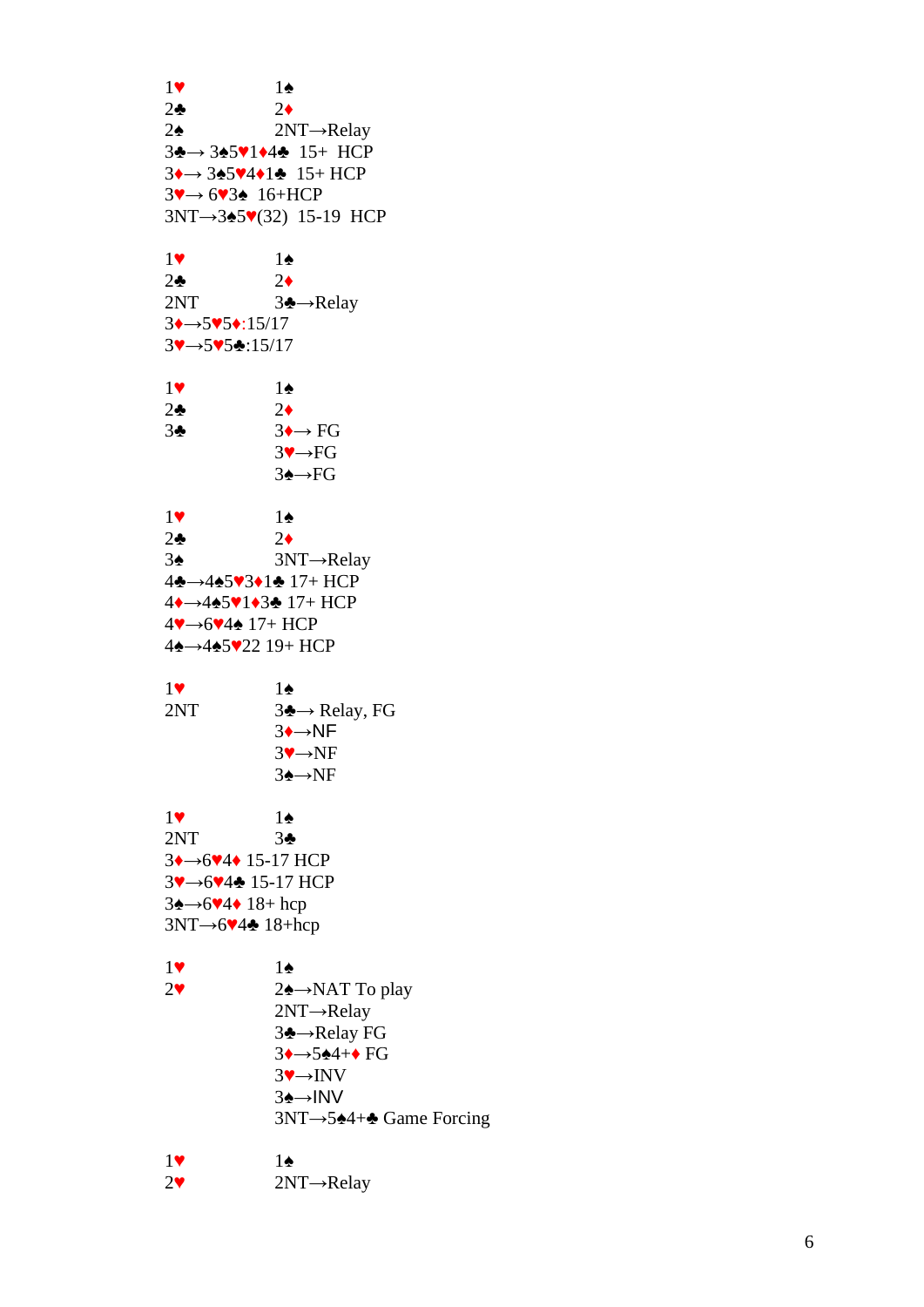3♣→6♥4♣ MIN  $3 \rightarrow 6 \rightarrow 4 \rightarrow$  MIN  $3$ V $\rightarrow$ 6V MIN 3**4→6V34** MAX 3NT→6<sup>•</sup> MAX  $4 \rightarrow 7 \rightarrow \text{MAX}$ 1 ♥ 1 ♠  $2^{\bullet}$ 2NT 3 ♣ 4♣→INV 4<sup>→→</sup>FG, ↑ SUPP 1 ♥ 1 ♠  $2^{\bullet}$ 2NT 3 ♦ 4 ♣ →FG ♦ SUPP 4**↓→INV** 1 ♥ 1 ♠  $2\blacktriangledown$ 3 ♣ 3 ♦ →Relay 3v→v FG 3 ♠ → ♠ FG 1 1NT 2<del>2→6∨42</del> 15-17 HCP 3♠→6♥5♠ 1 1NT 2 ♣ 2**→**Relay 2<del>¢→5+V4¢</del> 18+ HCP 1 1NT  $2^{\bullet}$ 2NT 3♣→6♥4♣ MIN  $3 \rightarrow 6 \rightarrow 4 \rightarrow$  MIN  $3 \rightarrow MIN$ 3 ♠ → MAX 6331 3NT → MAX 6322  $1\spadesuit$ ♠ 1NT 2♣→Gazilli  $2 \rightarrow 11$ -14 HCP, 5+ $\blacktriangle 4 + \blacktriangle$  $2 \rightarrow 11 - 14$  HCP,  $5 + 4 + \bullet$ 2♠→6+♠ MIN 2NT→6 $\triangle 4$ m, 15-17 HCP or 18+HCP 3♣→5♠5♣ 18+ HCP 3**↓→5±5◆ 18+HCP** 3V→545V 18+HCP  $3\rightarrow 6+\bullet$ , 14-16 hcp invitation  $1\spadesuit$ ♠ 1NT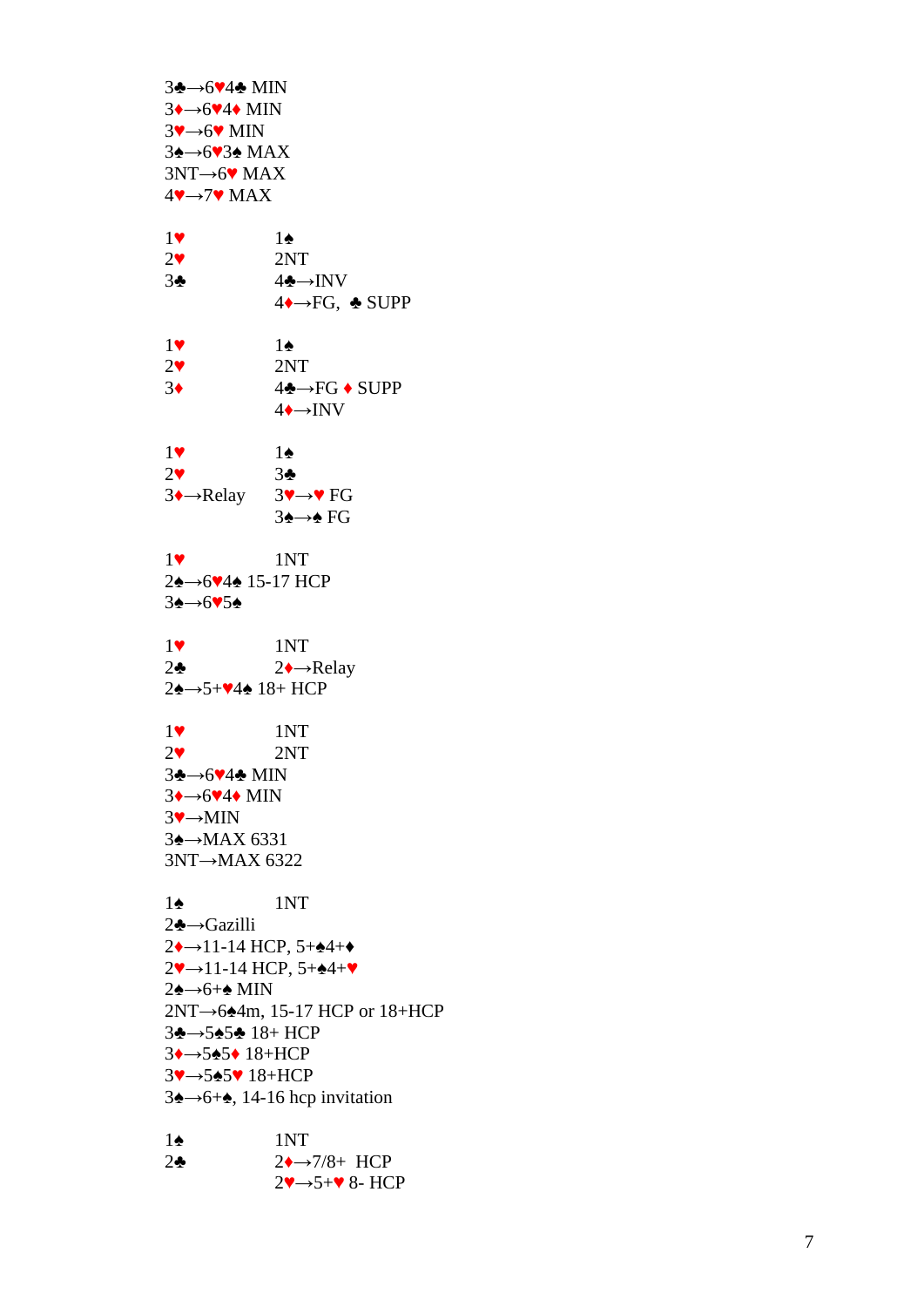```
2<del>4→</del>2/3<del>4</del> 8- HCP
2NT \rightarrow 0/1 \triangle 5-\blacktriangledown 8- HCP
3♣→6+♣ 8- HCP
3↓→6+◆ 8- HCP
3V→7+V 8- HCP
34→34 11-12 HCP, INV
```
 $1\spadesuit$ ♠ 1NT 2 ♣ 2**→**Relay  $2 \rightarrow 3 + 9$  15+ HCP 2**≙→≙+÷** 11-14 HCP 2NT→5 $\triangle$ 5x 15-17 HCP 3♣→5♠4♣ 15+HCP 3-♥ 3**→→5◆4◆ 15+HCP 3-**▼ 3V→624V 15+HCP 3<del>4→64</del> 0/1/2♥ 15+HCP 3NT→5332 2♥ 15-19 HCP  $1\spadesuit$ ♠ 1NT 2 ♣ 2**→**Relay  $2\blacktriangledown$ 2 ♠ →Relay 3♣→5♠3♥1◆3♣ 15+ HCP 3◆→5◆3▼4◆1◆ 15+ HCP 3V→5<sup> $\triangle 4$ </sup> 15+ HCP 3**4→643** 17+HCP 3NT→5332 3<sup>•</sup> 15+HCP  $1\spadesuit$ ♠ 1NT 2 ♣ 2 ♦ 2NT 3 ♣ →Relay 3**→**→5• 15-17 hcp 3♥→5♠5♥ 15-17 hcp 3<del>4→5454</del> 15-17 hcp  $1\spadesuit$ ♠ 1NT 2NT 3 ♣ →Relay  $3 \rightarrow \text{NAT}$ , NF  $3 \rightarrow \text{NAT}$ , NF  $3 \triangle \rightarrow \text{NAT}, \text{NF}$  $1\spadesuit$ ♠ 1NT 2NT 3 ♣ 3**↓→6◆4◆** 15-17 HCP 3V→6242 15-17HCP 3**4→644** 18+ HCP  $3NT \rightarrow 6$ 242  $18+HCP$ 4♣→6♠5♣

4♦→6  $1\spadesuit$ ♠ 1NT 2NT 3 ♣

4 ♦ 4V→RKCB (◆)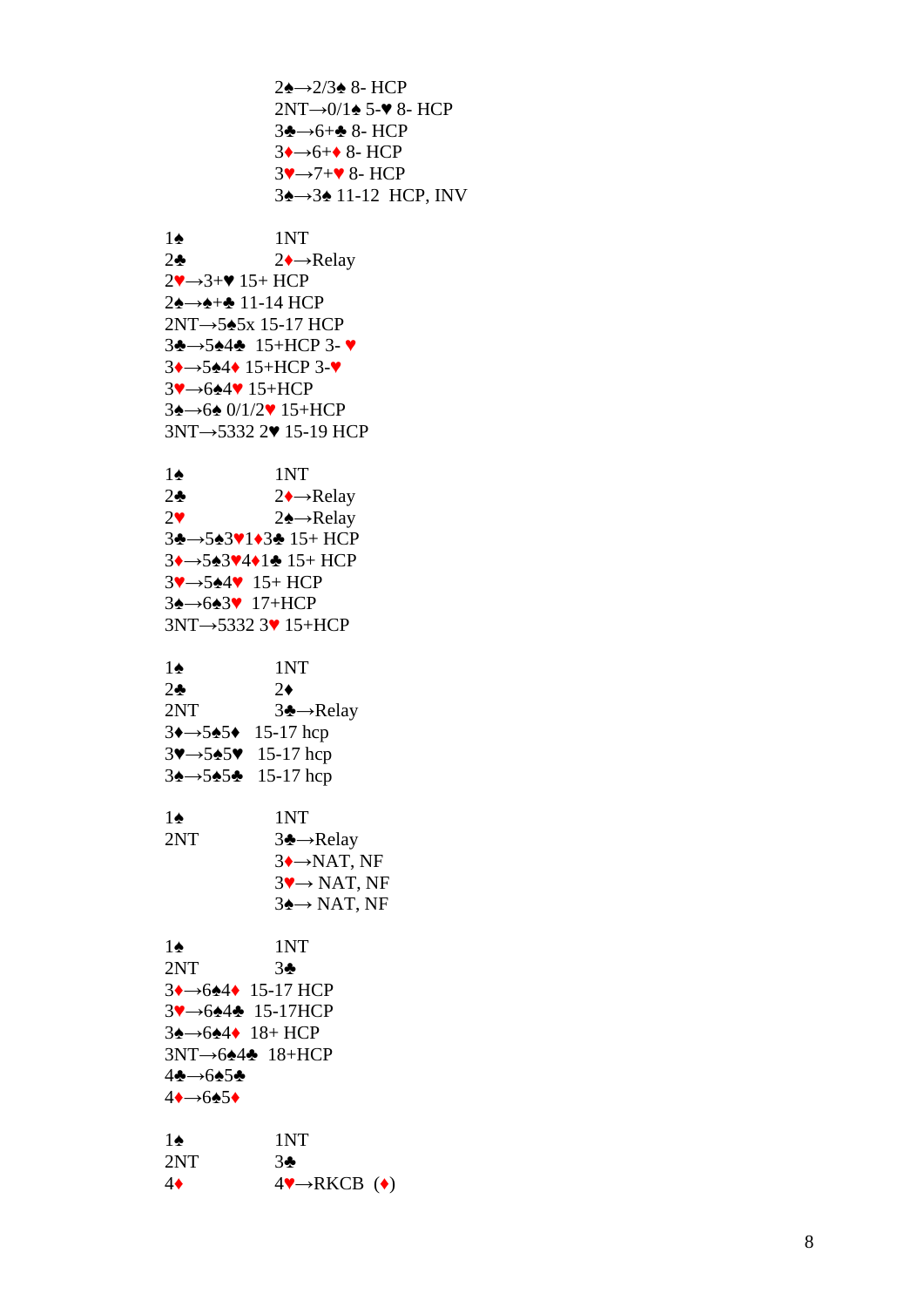4♠→To play  $4NT \rightarrow RKCB$  ( $\triangleq$ ) 5♦→To play

1♠ 1NT 2♠ 2NT→Relay 3♣→6♠4♣ MIN 3♦→6♠4♦ MIN 3♥→6♠ MAX 6331 3♠→6♠ MIN 3NT→6♠ MAX 6322

| 1♠           | (Pass) | 1NT                        | (Pass) |
|--------------|--------|----------------------------|--------|
| $2\clubsuit$ | (DBL)  | $Pass \rightarrow MIN$     |        |
|              |        | $RDBL \rightarrow$ Penalty |        |
|              |        | $2 \rightarrow Gazilli$    |        |
|              |        |                            |        |

| 1♠           | (Pass)     | 1NT                              | (Pass) |
|--------------|------------|----------------------------------|--------|
| $2\clubsuit$ | $2\bullet$ | $DBL \rightarrow$ Gazilli 8+ HCP |        |

### **JACOBY (1M-2NT)**

1♥ 2NT 3♣→MIN  $3 \rightarrow BAL$  15+ HCP  $3 \rightarrow S/S$   $\clubsuit$  $3 \rightarrow S/S$  +  $3NT \rightarrow S/S$   $\triangle$ 4♣→ 5♥5♣ 15+hcp  $4\rightarrow 5\sqrt{5}$  15+hcp  $4 \rightarrow WK$  1♥ 2NT 3♣ 3♦→relay  $3 \rightarrow S/S$   $\clubsuit$  $3\spadesuit \rightarrow S/S$  ♦  $3NT \rightarrow S/S$   $\triangle$ 4♣→ 5♥5♣  $4 \rightarrow 5 \times 5 \rightarrow$ 1♠ 2NT 3♣→MIN 3♦→BAL, 15+ HCP  $3 \rightarrow S/S$  $3 \rightarrow S/S$   $\rightarrow$  $3NT \rightarrow S/S$ 4♣→ 5♠5♣ 15+ HCP 4♦→ 5♠5♦ 15+ HCP 4♥→ 5♠5♥ 15+ HCP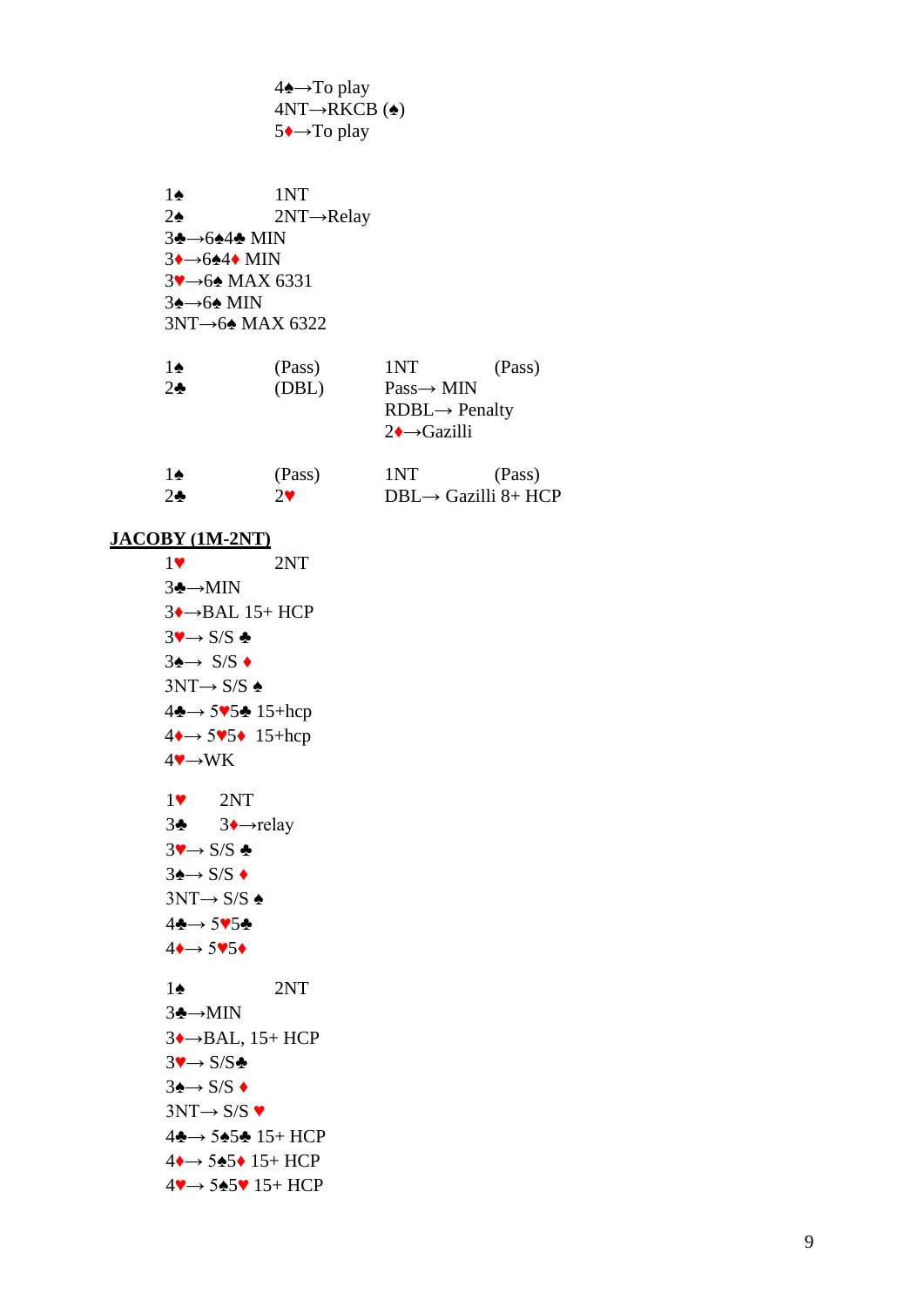1♠ 2NT 3♣ 3♦  $3 \rightarrow S/S$   $\clubsuit$  $3\spadesuit \rightarrow S/S \spadesuit$  $3NT \rightarrow S/S$   $\blacktriangledown$ 4♣→5♠5♣  $4 \rightarrow 5 \cdot 5 \cdot 5$ 4♥→5♠5♥  $4$ ♠→WK

### **DRURY PASS HAND BIDDING**

| 17 | $2 \triangle \rightarrow$ Drury                            |
|----|------------------------------------------------------------|
|    | $2\rightarrow$ Naturel 5+ $\rightarrow$ 9-11 HCP no fit    |
|    | $2\rightarrow 5-8$ HCP 3+ card $\blacktriangledown$        |
|    | $2\spadesuit \rightarrow 5\spadesuit 4\spadesuit 9-11$ HCP |
|    | $2NT \rightarrow 4$ . 4441 any S/S. 9-11 HCP               |
|    | $3 \rightarrow 5 \rightarrow 4 \vee 9 - 11$ HCP            |
|    | $3 \rightarrow 5 \rightarrow 4 \times 9 - 11$ HCP          |
|    | $3 \rightarrow PRE$                                        |
|    |                                                            |

| 1♠ | $2 \triangle \rightarrow$ Drury                          |
|----|----------------------------------------------------------|
|    | $2 \rightarrow$ NAT 5+ $\rightarrow$ 9-11 HCP            |
|    | $2\rightarrow$ NAT 5+ $\bullet$ 9-11 HCP                 |
|    | $2\spadesuit \rightarrow 5-9$ HCP 3+ card $\spadesuit$   |
|    | $2NT \rightarrow 4$ : 4441 any S/S 9-11 HCP              |
|    | $3\clubsuit \rightarrow 5\clubsuit 4\spadesuit 9-11$ HCP |
|    | $3 \rightarrow 5 \rightarrow 4 \rightarrow 9 - 11$ HCP   |
|    | $3 \rightarrow 5 \rightarrow 4 \rightarrow 9-11$ HCP     |
|    | $3 \rightarrow PRE$                                      |
|    |                                                          |

| 17                    | $2 \triangle \rightarrow$ Drury                                                        |
|-----------------------|----------------------------------------------------------------------------------------|
| $2 \rightarrow$ relay | $2\blacktriangledown \rightarrow 3/4$ card SUPP                                        |
|                       | $2 \rightarrow 5 \rightarrow 3 \rightarrow$                                            |
|                       | $2NT \rightarrow 5\cdot 3$                                                             |
|                       | $3\clubsuit \rightarrow 6 + \text{card } \spadesuit 9 - 11 \text{ HCP}$ , INV, no SUPP |
|                       | $3 \rightarrow 5 \rightarrow 3$                                                        |
|                       | $3\rightarrow 4$ card $\bullet$ MAX                                                    |

1♠ 2♣→Drury  $2\rightarrow$ relay  $2\rightarrow$ 4♥3♠  $2\spadesuit \rightarrow 3/4$  card  $\spadesuit$  SUPP  $2NT \rightarrow 5$  $\clubsuit$ 3♠ 3♣→6+ card ♣ 9-11 HCP, INV, no SUPP  $3 \rightarrow 5 \rightarrow 3 \rightarrow$ 3♥→5♥3♠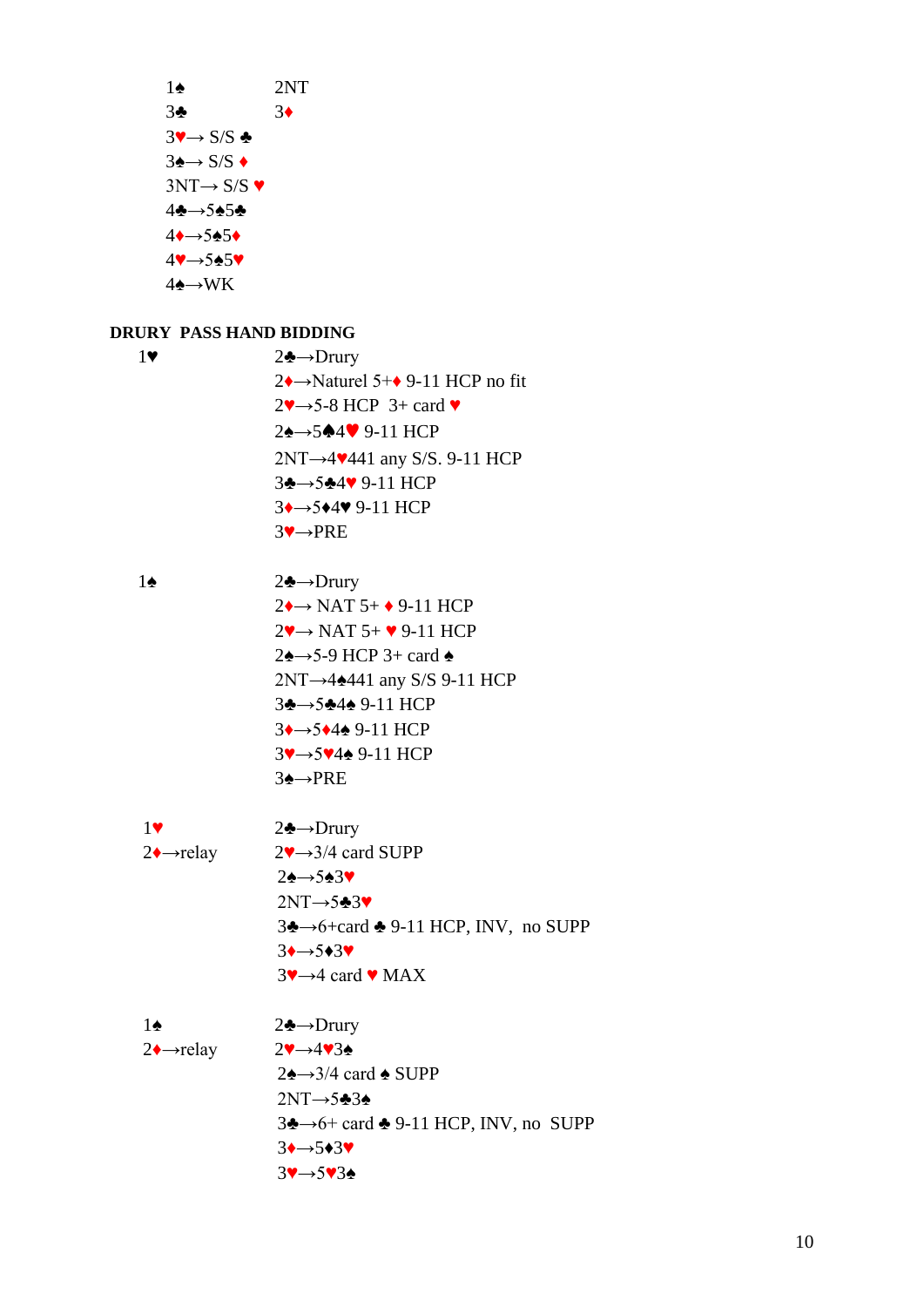#### **AFTER OPPT T/O DOUBLE**

**1♥** - (DBL) – RDBL→10+ HCP no SUPP **1♠→** NAT,5+ ♠ **1NT→**NAT **2♣→** NAT NF **2♦→** Good SUPP, 3/4 card **2♥→** 4-7 HCP, 3 card ♥ **2NT→**3/4 card ♥ invitation or more **3♣→**SUPP with clubs **3♦→**SUPP, with diamonds **3♥→**PRE **3♠/4♣/♦→** S/S **3NT→** 4 +card  $\blacktriangledown$  better than gambling **4♥→**PRE 5 card ♥

**1♠** - (DBL) – RDBL→10+ HCP no support

**1NT** NAT **2♣→** NAT, NF **2♦→** NAT, NF **2♥→** good SUPP 3/4 cards **2♠→**4-7 hcp 3 card ♠ **2NT→**3/4 card ♠ INV or more **3♣→**SUPP with clubs **3♦→**SUPP with diamonds **3♥→**SUPP with hearths **3♠**→ PRE **4♣/♦/♥→** S/S **3NT**→ 4+ card  $\triangle$  better than gambling **4♠→**PRE5 card ♠

#### **1NT OPENING AND DEVELOPMENTS**

1NT  $2\clubsuit \rightarrow$  May have not 4 card M, NF STAY  $2 \rightarrow \text{TRF}$ 2♥→TRF 2♠→TRF to 3♣ 2NT→TRF 3♦ 3♣→mm WK  $3 \rightarrow \text{mm}$  STR 3♥→ S/S H, 3card S, 5/4 mm  $3 \rightarrow S/S S$ , 3card H 5/4 mm  $3NT \rightarrow S/O$ 4♣→MM, S/O  $4 \rightarrow \text{TRF} \cdot s$  $4 \rightarrow \text{TRF} \cdot s$  $4\rightarrow$ mm S/O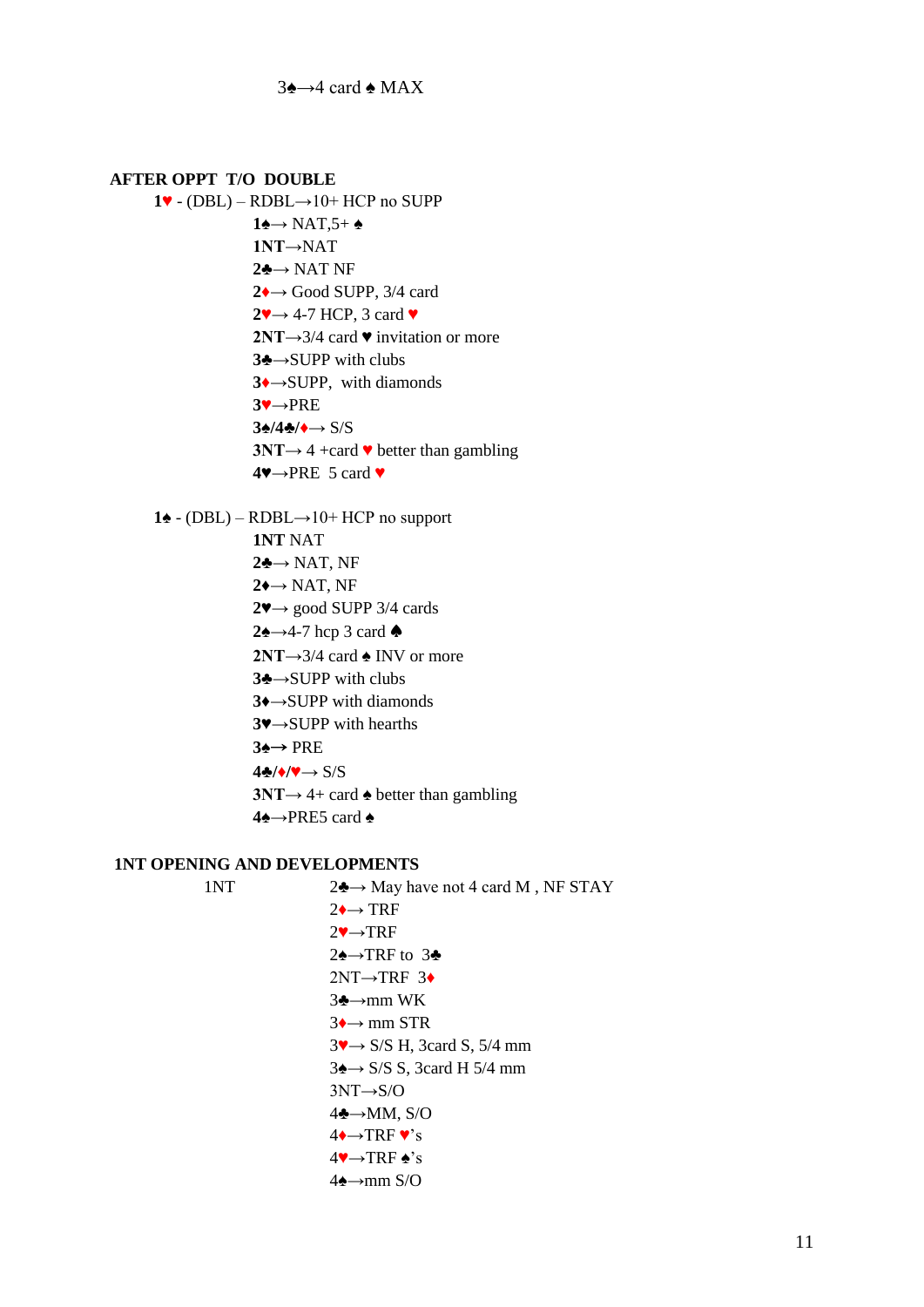1NT 2♣ 2♦→No have 4 cards M 2 $\rightarrow$ 4 card $\bullet$  may've 4  $\bullet$ 2♠→4card ♠ no have 4card ♥ 1NT 2♣ 2♦ Pass 2♥→5♥4♠ INV 2♠→5♠4♥ INV 2NT→INV 3♣→NAT, FG  $3 \rightarrow \text{NAT}$ , FG 3♥→5♠4♥ FG 3♠→5♥4♠ GF 3NT→S/O 1NT 2♣  $2\bullet$  3 3NT  $4\blacktriangle \rightarrow 6$  card  $\blacktriangle$  S/O 1NT 2♣  $2\bullet$  3 $\bullet$ 3NT  $4\blacktriangledown \rightarrow 6$  card  $\blacktriangledown$  S/O 1NT 2♣ 2♥  $2\blacktriangle \rightarrow 4$  card  $\blacktriangle$  INV + F1 2NT→INV 3♣→ 5+♣  $3 \rightarrow 5^{+} \rightarrow$ 3♥→INV 3♠→any S/S, ♥ SUPP, FG 3NT→S/O 4♣→RKCB ♥  $4 \rightarrow BAL$ , S/T  $\blacktriangledown$  $4 \rightarrow S/O$ 4NT→S/O 1NT 2♣ 2♥ 3♠ 3NT→ASK,S/S  $4\clubsuit\rightarrow$ S/S ♣  $4 \rightarrow S/S \rightarrow$  $4 \rightarrow S/S$  ♠ 1NT 2♣  $2\spadesuit$  2NT→INV 3♣→5+♣ FG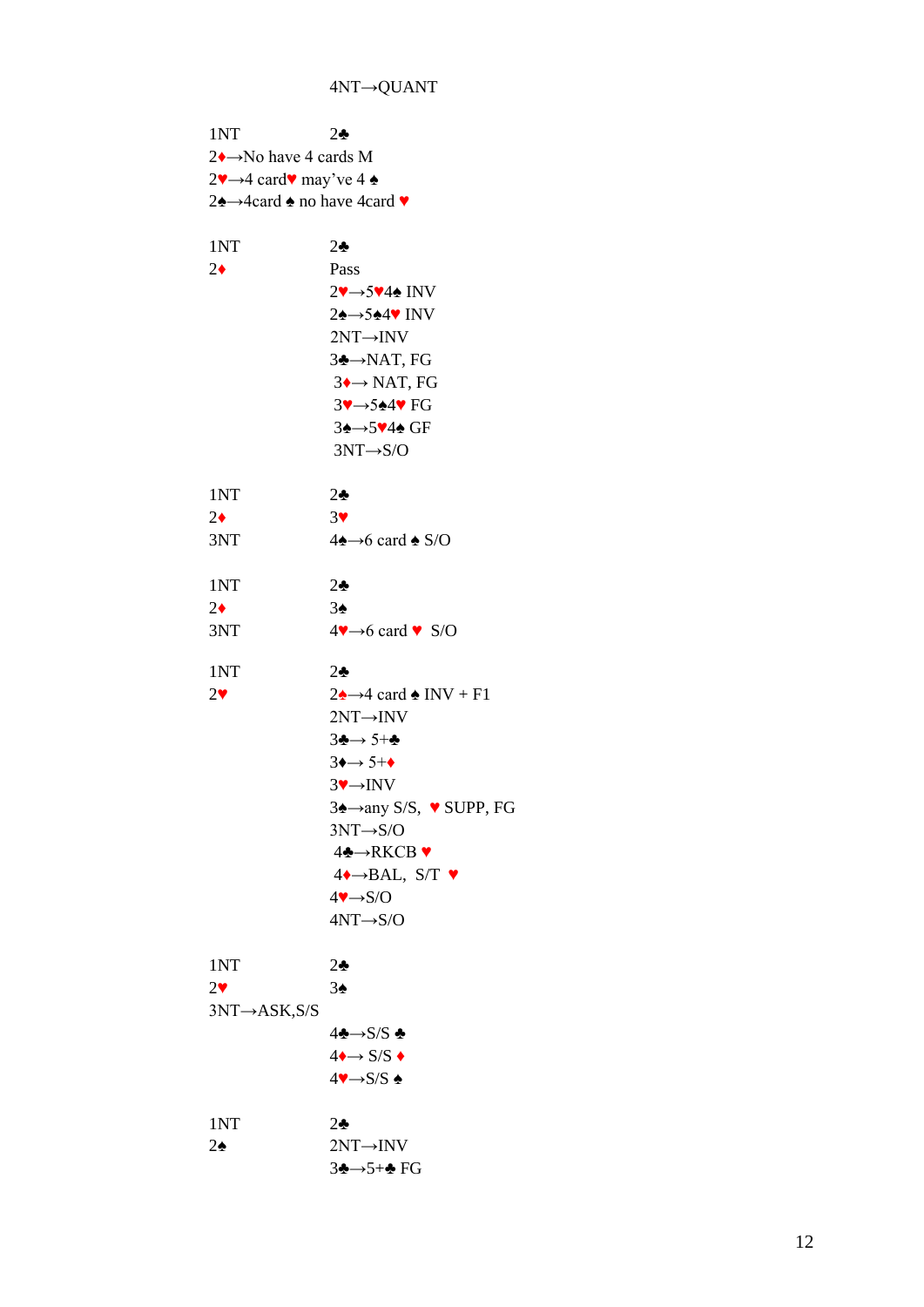$3 \rightarrow 5 + \rightarrow FG$  $3$ <sup>v</sup> $\rightarrow$ any S/S FG 3**∗→**INV 3NT→ S/O 4 ♣→RKCB ♠  $4 \rightarrow BAL$ , S/T ( $\triangle$ ) 4NT→QUANT 1NT 2 ♣  $2$ ♠ 3 ♥  $3 \triangle \rightarrow ASK S/S$ 4♣→S/S ♣  $4 \rightarrow S/S$  ◆  $4 \rightarrow S/S \rightarrow$ 1NT 2 ♦  $2\blacktriangledown$  $2NT \rightarrow 4$  card  $\vee$  MAX  $3\blacktriangledown \rightarrow 4$  card  $\blacktriangledown$ 1NT 2 ♦ 2 ♥ 2<sup> $\triangle$ →NAT 5/5 INV</sup>  $2NT \rightarrow 5+\blacktriangledown$ 3♣→5+♥4+♣ FG  $3 \rightarrow 5 + 4 + \bullet FG$  $3 \rightarrow 6 + \bullet$  FG  $3 \triangle \rightarrow S/S \triangle \text{S/T}$ 3NT→S/ O  $4\clubsuit \rightarrow S/S \clubsuit S/T$  $4 \rightarrow S/S \rightarrow S/T$ 4 ♥ → BAL, S/T 1NT 2 ♦ 2NT  $3 \rightarrow$ slam inv. 3◆→Re-TRF to ♥ 3 ♥ S/T 3 ♠ S/T 1NT  $2 \rightarrow \text{TRF}$  $2\spadesuit \rightarrow 2$  or 3(4) card  $\spadesuit$ ,  $2NT \rightarrow 4$  card  $\triangle$  MAX 3<del>¢</del>→4 card **↑** MIN 1NT  $2\blacktriangledown$  $2\spadesuit$  $2NT\rightarrow INV$ 3♣→5♠4+♣ F G 3**→**→5◆4+◆ FG 3♥→5♠5♥ FG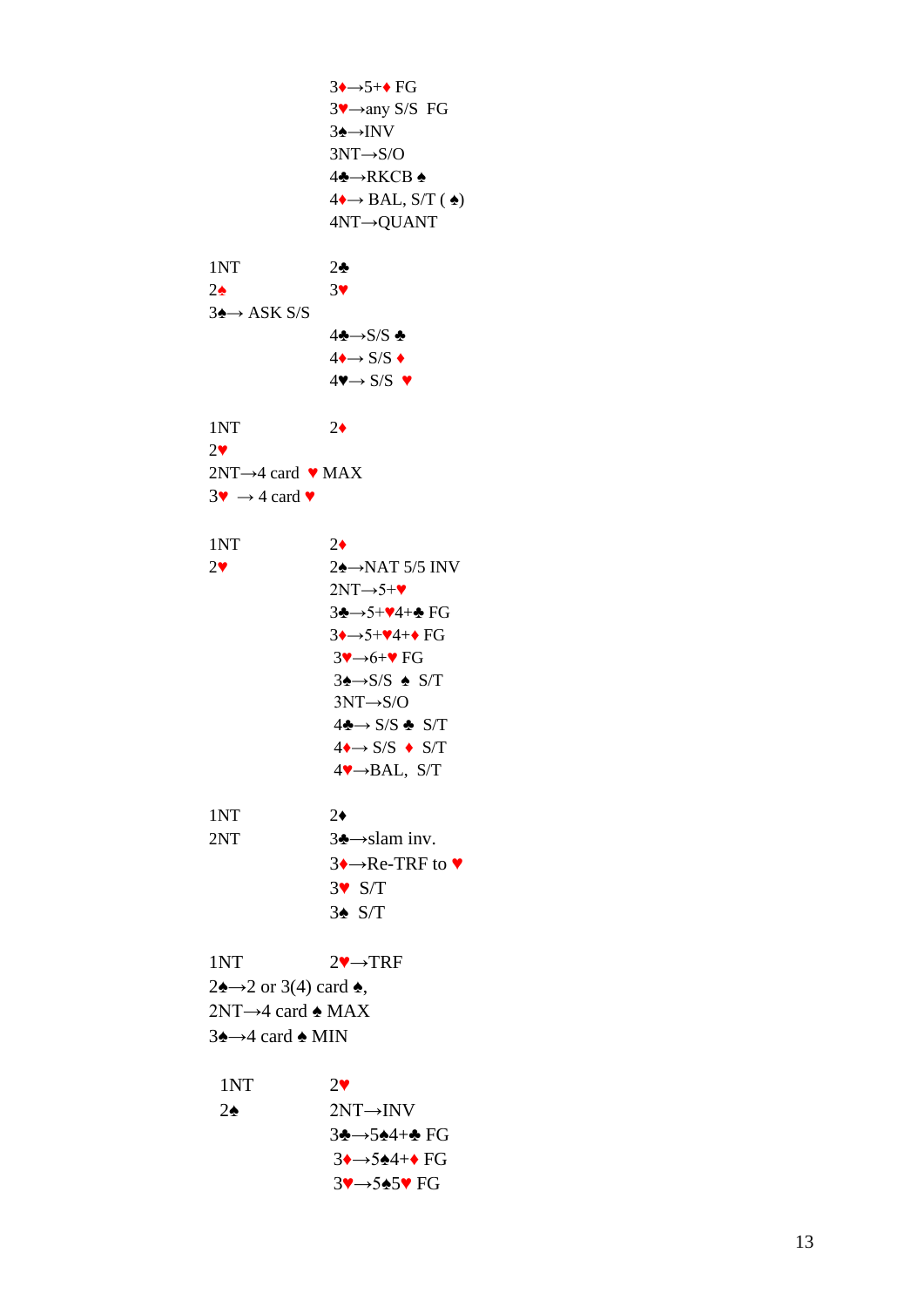| $3\rightarrow 6+\rightarrow FG$                            |
|------------------------------------------------------------|
| $3NT \rightarrow S/O$                                      |
| 4♣→S/S ♣                                                   |
| $4 \rightarrow S/S$ $\rightarrow$                          |
| $4\blacktriangledown \rightarrow$ S/S $\blacktriangledown$ |
| $4\rightarrow$ BAL, S/T                                    |
| $4NT \rightarrow$ Quantitative                             |
|                                                            |

1NT  $2\rightarrow$  TRF to clubs

2NT/3♣

| $3 \rightarrow S/O$   |
|-----------------------|
| $3 \rightarrow S/SFG$ |
| $3 \rightarrow S/SFG$ |
| $3 \rightarrow S/SFG$ |
| 4♣→6+♣ S/T            |

| 1NT | $2NT \rightarrow TRF$ to diamonds |
|-----|-----------------------------------|
|     |                                   |

3♣/3♦

Pas  $3 \rightarrow S/O$  $3 \rightarrow S/S$  $3 \triangle \rightarrow S/S$ 

# **2 NT OPENİNG AND DEVELOPMENTS**

| 2NT |     | $3 \rightarrow \rightarrow PUP$ STAY                     |
|-----|-----|----------------------------------------------------------|
|     |     | $3 \rightarrow \text{TRF}$ to $3 \rightarrow \text{TRF}$ |
|     |     | $3 \rightarrow \text{TRF}$ to $3 \cdot$                  |
|     | 3♠→ | mm or m                                                  |
|     |     | $3NT \rightarrow$ to play                                |
|     |     | $4\clubsuit \rightarrow$ MM, WK                          |
|     |     | $4 \rightarrow \text{TRF to } \bullet$                   |
|     |     | $4\bullet \rightarrow$ TRF to $\bullet$                  |
|     | 4♠→ | mm, S/O                                                  |
|     |     | $4NT \rightarrow QUANT$                                  |
|     |     |                                                          |

# 2NT 3♣

3♥→ 5 card

3♠→ 5 card

| 2NT        | 3♣                            |  |
|------------|-------------------------------|--|
| $3\bullet$ | $3 \rightarrow 4 \bullet$     |  |
|            | $3 \rightarrow 4 \rightarrow$ |  |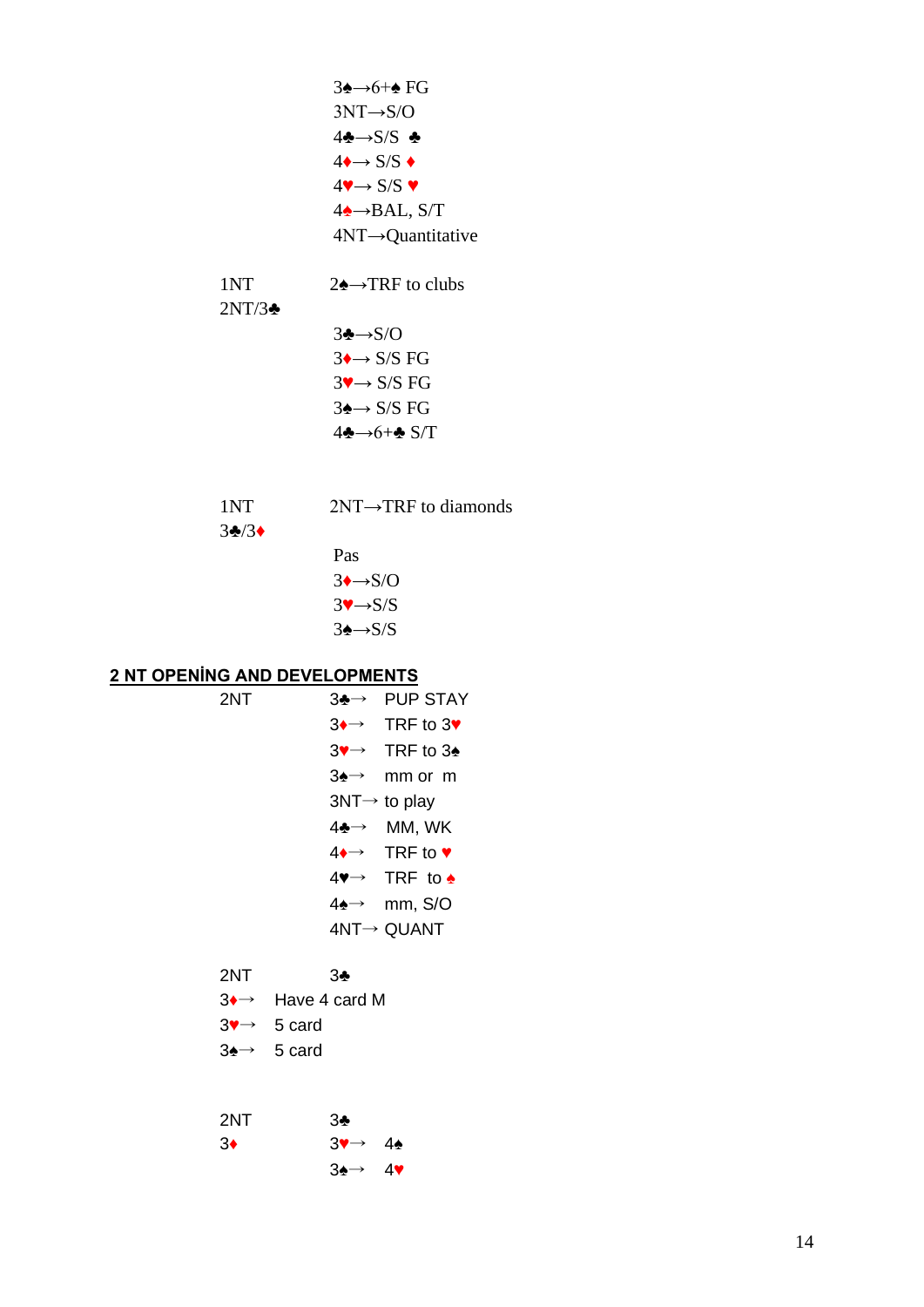3NT→ to play 4♣→ MM 4♦→ MM to play  $4NT/5NT \rightarrow QUANT$ 2NT 3♦  $3\mathbf{v} \rightarrow 3$  card  $\mathbf{v}$ 3♠/4♣/♦→ 4card♥ CUE 3NT →no ♥ SUPP  $4\bullet \rightarrow 4$  card  $\bullet$ , all CNTRL 2NT 3♦  $3\mathbf{v} \rightarrow 3$  card  $\mathbf{v}$ 3♠/4♣/♦→ singleton ♠/♣/♦  $3NT \rightarrow no$  have singleton but S/T  $4 \bullet \rightarrow S/I =$ 2NT 3♦  $3NT \rightarrow no$   $\blacktriangleright$  SUPP 4♣/♦→ Naturel 5♥4+card♣/♦  $4\bullet \rightarrow S/T$  $4NT/5NT \rightarrow QUANT$ 2NT 3♥  $3\spadesuit \rightarrow 3$  card  $\spadesuit$ 4♣/♦/♥→ 4 card ♠, CUE  $3NT \rightarrow no \triangle$  SUPP  $4\bullet$   $\rightarrow$  4 card  $\bullet$  all CTRL 2NT 3♥  $3\spadesuit \rightarrow 3$  card  $\spadesuit$ 4♣/♦/♥→ singleton ♣/♦/♥ 3NT →no S/S but have CTRL  $4\spadesuit \rightarrow S/O$ 2NT 3♥  $3NT \rightarrow no \triangle SUPP$ 4♣/♦→ NAT 5♠4+card♣/♦  $4\spadesuit \rightarrow S/T$  $4NT/5NT \rightarrow QUANT$ 2NT  $3\rightarrow$  puppet to 3 NT mm or a m  $3NT \rightarrow$  relay 2NT 3♠  $3NT$  4 $\clubsuit \rightarrow$ NAT, S/T  $4 \rightarrow$  NAT, S/T